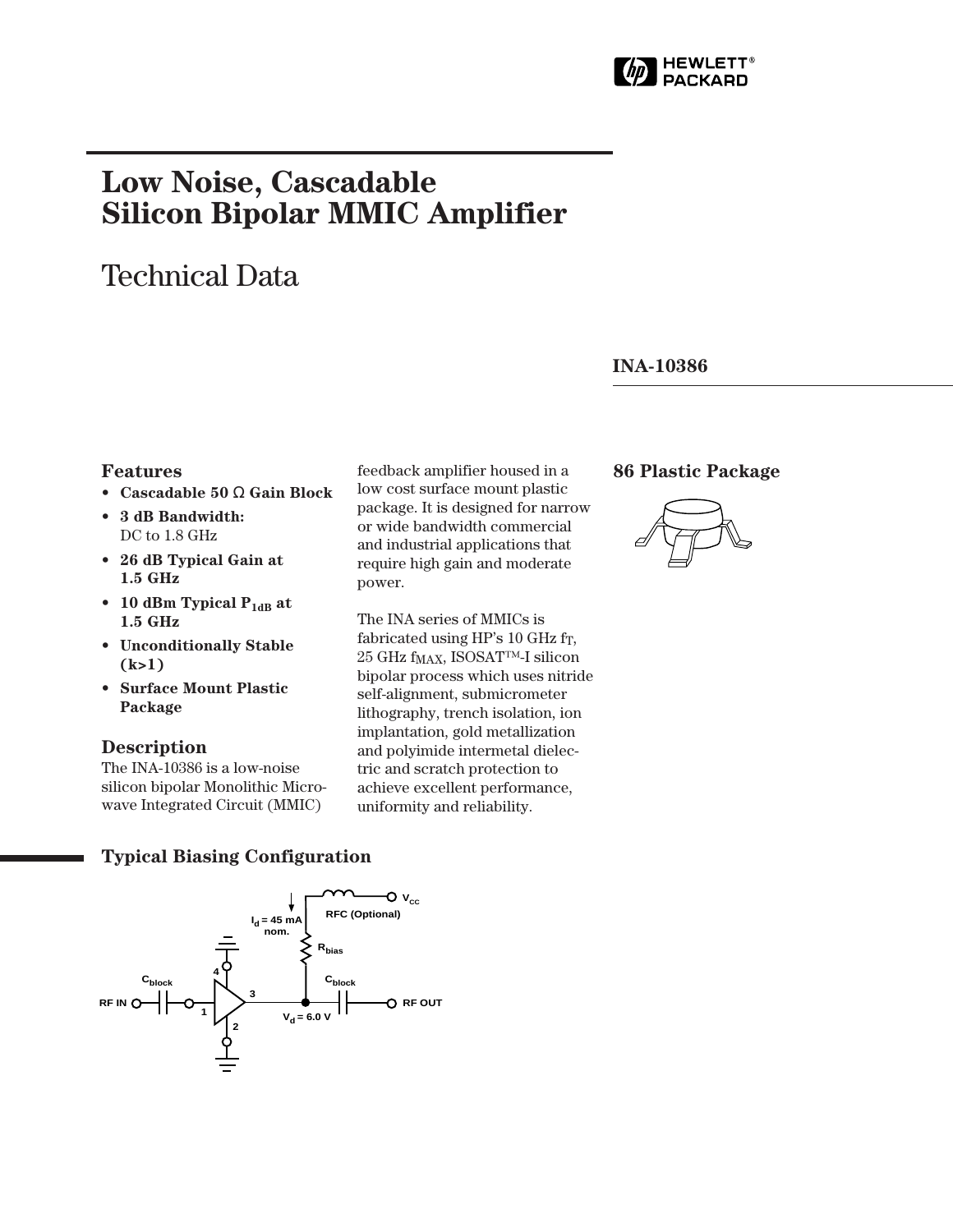| <b>Parameter</b>                   | <b>Absolute Maximum</b> <sup>[1]</sup> | Ther                              |
|------------------------------------|----------------------------------------|-----------------------------------|
| Device Current                     | $80 \text{ mA}$                        |                                   |
| Power Dissipation <sup>[2,3]</sup> | 750 mW                                 | Notes:                            |
| RF Input Power                     | $+13$ dBm                              | 1. Permanen                       |
| <b>Junction Temperature</b>        | $150^{\circ}$ C                        | any of the                        |
| <b>Storage Temperature</b>         | $-65$ to $150^{\circ}$ C               | 2. $T_{CASE} = 25$<br>3 Derate at |

**Thermal Resistance:**

 $\theta_{\rm jc} = 100^{\circ}$ C/W

- it damage may occur if se limits are exceeded.
- $5^{\circ}$ C.
- 3. Derate at  $10\text{ }\mathrm{mW}/^{\circ}\mathrm{C}$  for  $\mathrm{T_{C}} > 75^{\circ}\mathrm{C}.$

### **INA-10386 Electrical Specifications<sup>[1]</sup>,**  $T_A = 25^{\circ}C$

| <b>Symbol</b>   | Parameters and Test Conditions: $V_a = 6V$ , $Z_0 = 50 \Omega$ | <b>Units</b>         | Min.                | Typ. | Max.      |    |
|-----------------|----------------------------------------------------------------|----------------------|---------------------|------|-----------|----|
| $G_{\rm P}$     | Power Gain $( S_{21} ^2)$                                      | $f = 1.5$ GHz        | dB                  | 23.0 | 26.0      |    |
| $\Delta G_P$    | <b>Gain Flatness</b>                                           | $f = 0.1$ to 1.5 GHz | dB                  |      | $\pm 1.0$ |    |
| $f_{3 dB}$      | 3 dB Bandwidth <sup>[2]</sup>                                  |                      | GHz                 |      | 1.8       |    |
| <b>ISO</b>      | Reverse Isolation $(S_{12} ^2)$                                | $f = 2.0$ GHz        | dB                  |      | 30        |    |
| <b>VSWR</b>     | <b>Input VSWR</b>                                              | $f = 0.1$ to 2.0 GHz |                     |      | 1.5:1     |    |
|                 | Output VSWR                                                    | $f = 0.1$ to 2.0 GHz |                     |      | 1.5:1     |    |
| NF              | $50 \Omega$ Noise Figure                                       | $f = 1.5$ GHz        | dB                  |      | 3.8       |    |
| $P_1$ dB        | Output Power at 1 dB Gain Compression                          | $f = 1.5$ GHz        | dBm                 |      | 10        |    |
| IP <sub>3</sub> | Third Order Intercept Point                                    | $f = 1.5$ GHz        | dBm                 |      | 23        |    |
| $t_{D}$         | <b>Group Delay</b>                                             | $f = 1.5$ GHz        | psec                |      | 250       |    |
| $I_d$           | Device Current                                                 |                      | mA                  | 35   | 45        | 55 |
| dV/dT           | Device Voltage Temperature Coefficient                         |                      | $mV$ <sup>o</sup> C |      | $+10$     |    |

**Notes:**

1. The recommended operating current range for this device is 40 to 60 mA. Typical performance as a function of current is on the following page.

#### **INA-10386 Part Number Ordering Information**

| <b>Part Number</b>   | <b>No. of Devices</b> | Container      |  |  |  |  |  |  |
|----------------------|-----------------------|----------------|--|--|--|--|--|--|
| <b>INA-10386-TR1</b> | 1000                  | 7" Reel        |  |  |  |  |  |  |
| <b>INA-10386-BLK</b> | $100\,$               | Antistatic Bag |  |  |  |  |  |  |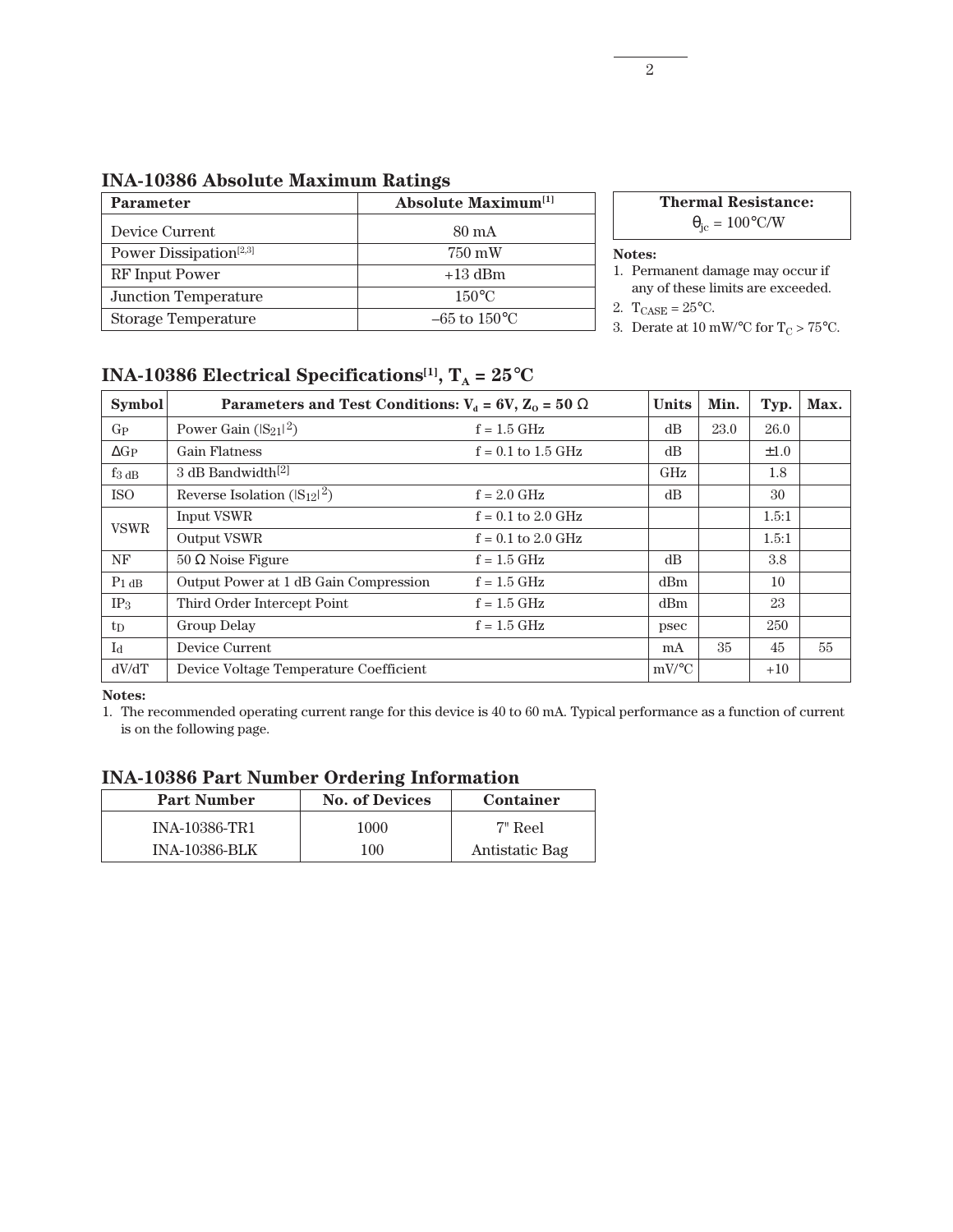| Freq.      | $S_{11}$ |        | $S_{21}$      |      | $S_{12}$ |               |      | $\mathbf{S_{22}}$ |         |       |         |
|------------|----------|--------|---------------|------|----------|---------------|------|-------------------|---------|-------|---------|
| <b>GHz</b> | Mag      | Ang    | $\mathbf{dB}$ | Mag  | Ang      | $\mathbf{dB}$ | Mag  | Ang               | Mag     | Ang   | $\bf k$ |
| 0.05       | .12      | $-9$   | 26.6          | 21.4 | $-4$     | $-35.2$       | .017 |                   | .11     | $-3$  | 1.51    |
| 0.10       | .11      | $-17$  | 26.7          | 21.6 | $-8$     | $-35.6$       | .017 | 3                 | .12     | $-10$ | 1.50    |
| 0.50       | .13      | $-79$  | 26.7          | 21.6 | $-38$    | $-35.7$       | .016 | 10                | .07     | $-40$ | 1.59    |
| 1.00       | .17      | $-137$ | 26.8          | 21.9 | $-80$    | $-34.1$       | .020 | 43                | $.03\,$ | 18    | 1.33    |
| 1.50       | .21      | 171    | 26.0          | 20.0 | $-126$   | $-33.1$       | .023 | 53                | .07     | 32    | 1.26    |
| 2.00       | .21      | 127    | 23.6          | 15.1 | $-168$   | $-29.9$       | .032 | 55                | .07     | 9     | 1.23    |
| 2.50       | .19      | 106    | 21.7          | 12.2 | 159      | $-28.4$       | .038 | 58                | .04     | 42    | 1.27    |
| 3.00       | .14      | 86     | 19.2          | 9.1  | 127      | $-26.7$       | .048 | 55                | .05     | 56    | 1.37    |
| 3.50       | .07      | 85     | 16.8          | 6.9  | 97       | $-24.8$       | .058 | 50                | .06     | 47    | 1.44    |
| 4.00       | $.08\,$  | 148    | 14.2          | 5.1  | 70       | $-24.7$       | .058 | 51                | .04     | 40    | 1.82    |

**INA-10386 Typical Scattering Parameters (** $\mathbb{Z}_0 = 50 \Omega$ **,**  $\mathbb{T}_A = 25^{\circ} \text{C}$ **,**  $\mathbb{V}_d = 6 \text{ V}$ **)** 

### **INA-10386 Typical Performance,**  $T_A = 25^{\circ}C$

(unless otherwise noted)



**Figure 1. Typical Gain and Noise Figure**  vs. Frequency,  $T_A = 25^{\circ}C$ ,  $V_d = 6 V$ .



**Figure 4. Output Power and 1 dB Gain Compression, NF and Power Gain vs.**  Case Temperature,  $f = 1.5$  GHz,  $V_d = 6$  V.



**Figure 2. Device Current vs. Voltage.**







**Figure 3. Power Gain vs. Current.**